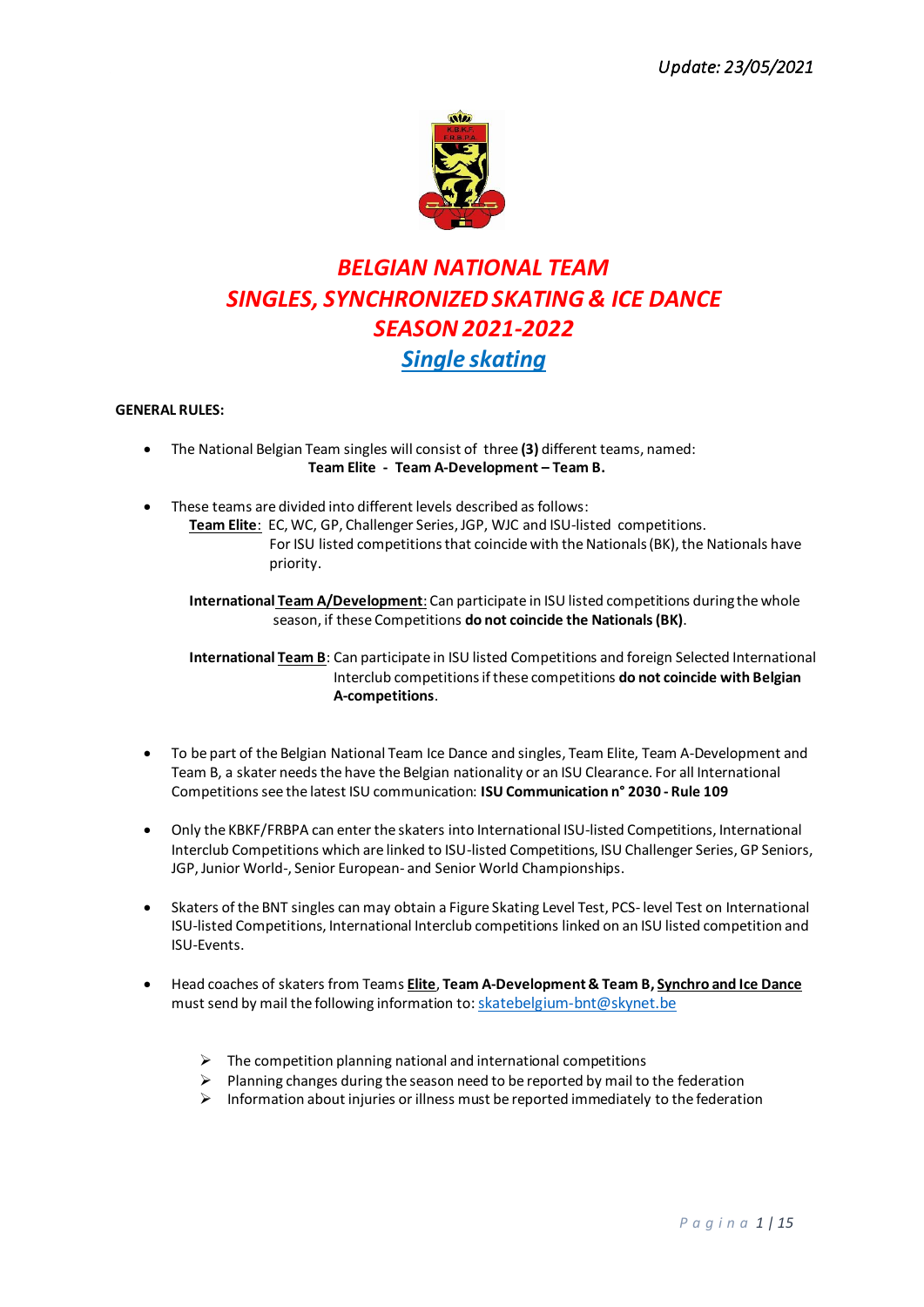#### **Required minimum scores team Elite singles & Ice Dance:**

- To participate in **Senior European- and World Championships** the skater/team has first to obtain the required ISU Minimum TES for Short and Free program in **Senior ISU-listed competitions.** Likewise, to participate in **Junior** World Championships the skater/teammust obtain first the required ISU Minimum TES for Short and Free program in **International Junior ISU-listed competitions.** The ISU minimum requirements and Belgian minimum Total Score must be obtained in an ISU-listed competition during the ongoing or immediately preceding season.
- In case the skater has obtained the required ISU Minimum TES to participate in Championships but **not** obtained the Belgian Minimum Total Result Score an evaluation will be made by the Federation.

#### **Required minimum scores for Team B and Team B Ice Dance:**

- In January 2022 a check of the marks will be made, and any adjustment will be published in due time on the Skate Belgium website, first in a communication. These new adjustments start from July  $1^{st}$ , 2022 and will be set for the season 2022-2023.
- Although the required points of Team B won't change during the season, skaters must obtain required points in the first half of the season if they want to be part of the team for the second half of the season.

# **TEAM ELITE: Entry procedure for ISU Championships (Europeans, Worlds and Junior Worlds), GP, JGP singles, synchronized skating and Ice Dance:**

INVITATION:

- When a skater is selected by the Federation to participate in an ISU Event, the skater will receive an invitation for certain competition with all the official forms which need to complete by the head coach.
- **All** official forms must be **returned** by the **required deadline** mentioned in the invitation mail to the Federation. If this is **not the case** the entry **won't be accepted** by the Federation and the skater will **not participate** in the respective Event.
- If the skater is not interested in the proposed competition, the coach must inform the Federation immediately.

#### Mail to: [skatebelgium-bnt@skynet.be](mailto:skatebelgium-bnt@skynet.be)

#### **TEAM Elite --Team A-Development & Team B:**

**Entry procedure for Challenger Series and ISU listed competitions singles, synchronized skating and Ice Dance:** INVITATION:

- Coaches of the selected skaters will receive an e-mail with an International ISU-listed Competition list form for the first part of the season on which they can mark their preferred competitions. This form must be filled in by the head coach and returned by email latest at the specified deadline indicated on the form. This email must be sent to[: skatebelgium-bnt@skynet.be](mailto:skatebelgium-bnt@skynet.be)
- Afterwards the head coach will receive a list of selected competitions, this selection will be made by the Federation.

ENTERING OF A COMPETITION:

- The head coach needs to download the official documents of the selected competition from the ISU websit[e www.isu.org](http://www.isu.org/) .
- You can find the official documents on the ISU website figure skating events calendar of events. Click the selected competition on and there you can find under the item "for Teams" the announcement of the competition and the forms.
- The head coach must fill in all the official documents.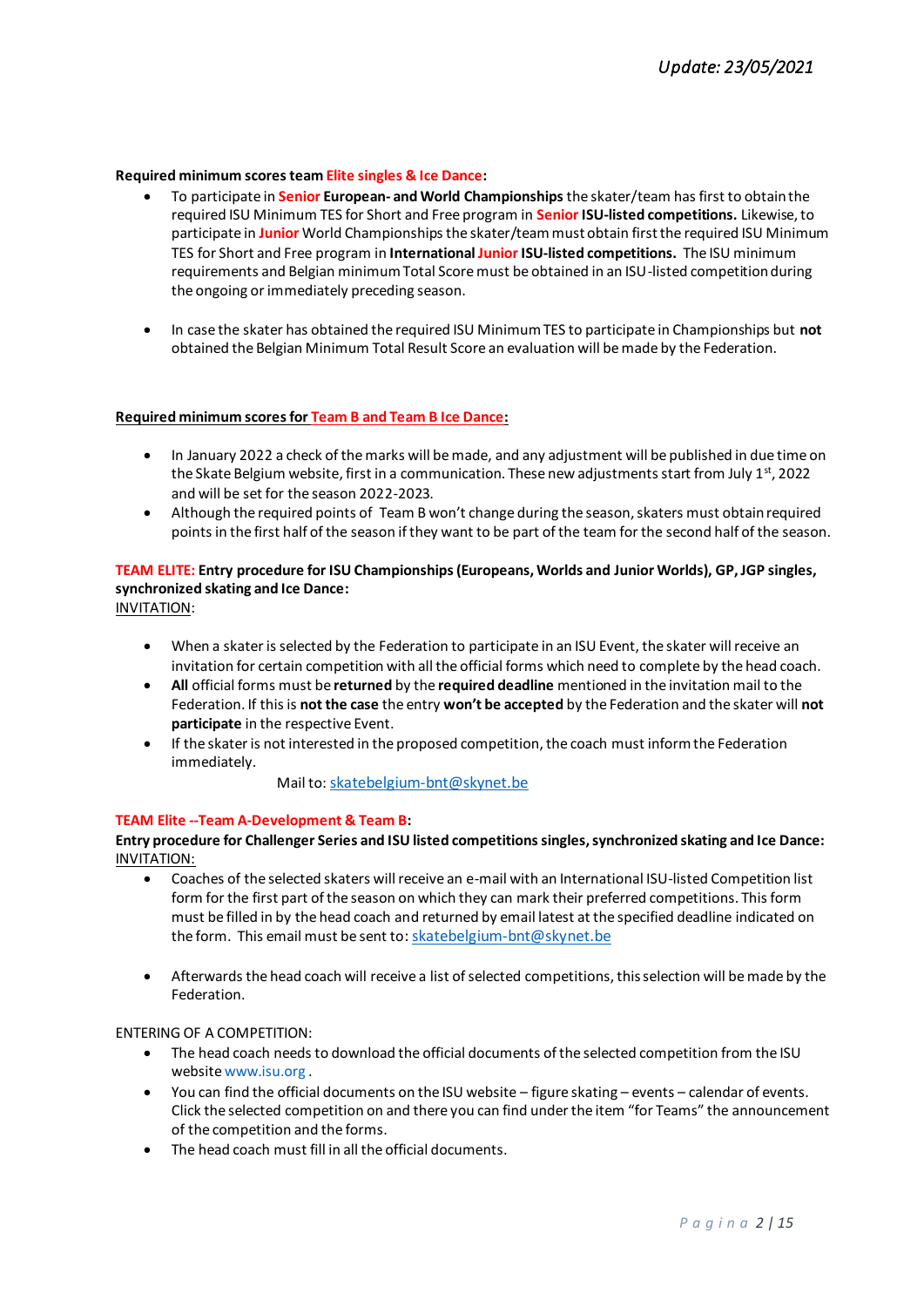- All the completed documents must be sent by mail to [skatebelgium-bnt@skynet.be](mailto:skatebelgium-bnt@skynet.be) and [secretariaat.kbkf@telenet.be](mailto:secretariaat.kbkf@telenet.be) **latest ONE week (7 calendar days**) **before the official deadline of the Organizing Committee of the competition.**
- **LATE ENTRIES WON'T BE ACCEPTED!!!!**

# **SPECIAL REMARKS FOR ALL TEAMS:**

# **Withdrawal due to injury and illness**:

• If a skater who is entered for an ISU-Event, ISU listed competition becomes ill or injured and needs to withdraw, the coach must inform by mail to:

[skatebelgium-bnt@skynet.be](mailto:skatebelgium-bnt@skynet.be) and [secretariaat.kbkf@telenet.be](mailto:secretariaat.kbkf@telenet.be) .

**This must be done by mail and needs the attachment of a statement signed by a doctor WRITTEN IN THE ENGLISH LANGUAGE.** Otherwise the Federation won't accept the statement and will not send it to the O.C. of the Event.

# **Travel & accommodation:**

• The Federation is not responsible for flights and hotel accommodation, the skater is responsible for the booking of their own travel arrangements as prescribed in the announcement.

# **Team leaders' conditions for ISU events:**

- The team leader is appointed by the Federation and is either a member of the board or an official.
- The team leader must participate the team leaders meeting and if possible, also the medical meeting.
- The team leader must complete a team leader report which must be sent to the Sport Coordinator, International Secretary and the President of the federation within 7 days from the end of the competition of the event.
- Members of the team must inform the team leader in advance of the practices in which they will skate, which bus they will take to the ice rink and where they will warm up. The team leader is responsible for all forms in case anything occurs.

# **Questions and information**:

• All questions about ISU-Events and ISU listed competitions and foreign international interclub competitions should be sent to:

> [skatebelgium-bnt@skynet.be](mailto:skatebelgium-bnt@skynet.be) secretariaat.kbkf@telenet.be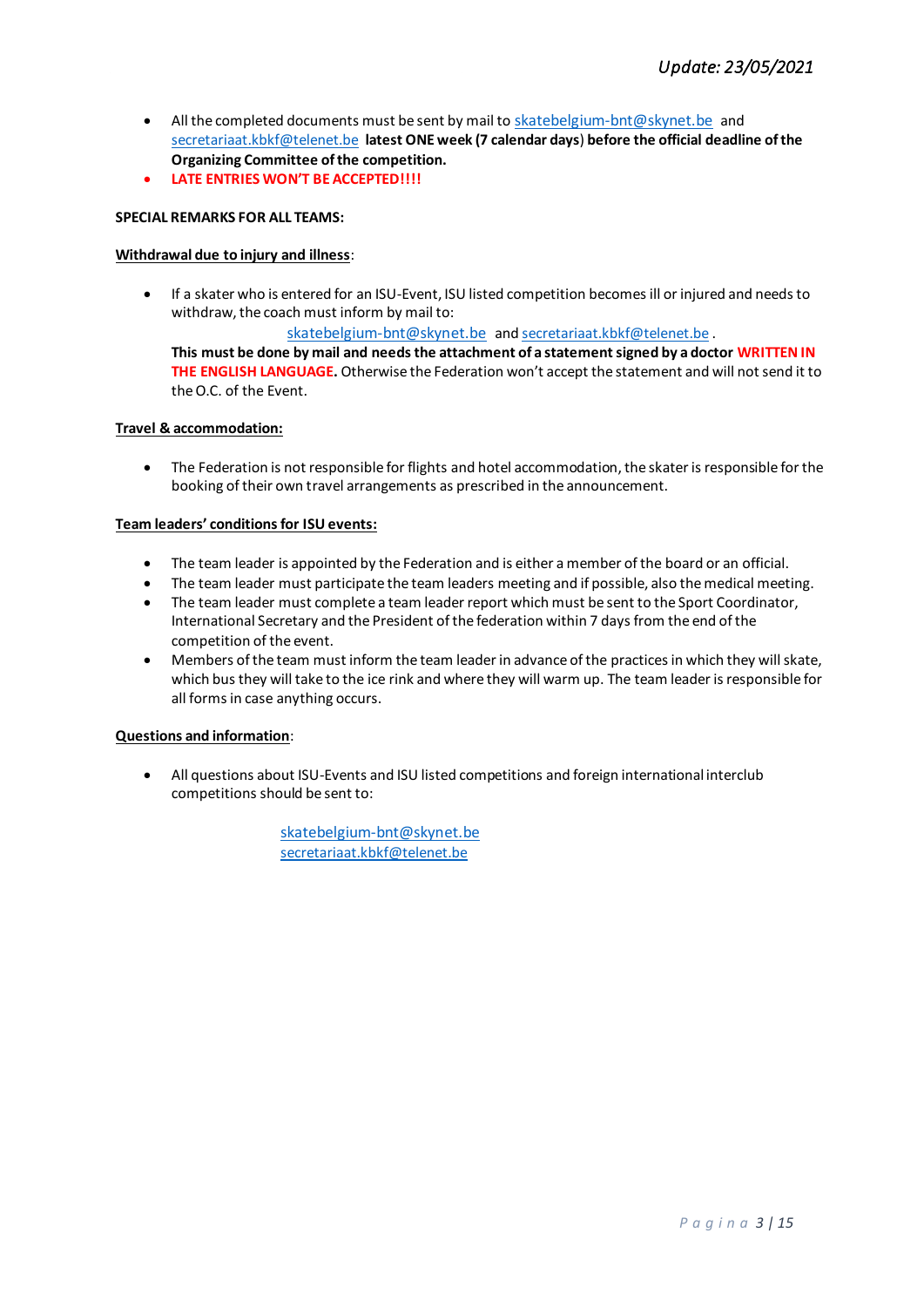# *International Team Elite-singles Senior - Junior*

To be members of team Elite, skaters must have obtained the following **Minimum Belgian Total Result** Score

### **THE REQUIRED SCORE CAN BE OBTAINED AT THE FOLLOWING COMPETITIONS:**

- International ISU-listed competitions.
- Required minimum **Belgian Total Resultscore** for Junior Grand Prix Series must be obtained in **Junior ISU-listed Competitions and/or Belgian Nationals in Junior category**.
- Required minimum **Belgian Total Resultscore + Minimum Technical scores ISU** for Junior World Championship must be obtained in **JuniorISU-listed competitions**.
- Required minimum **Belgian Total Result score** for Senior Challenger Series, European- and World Championships must be obtained in **Senior ISU-listed competitions**.

Skaters who have reached the following minimum required **Belgian Total Result** scores for season 2021-2022 may be selected for the following ISU Events:

### **ISU Junior Grand Prix series 2021-2022:**

**Ladies: 125.00 points – Result Score** 

**Men: 166.00 points – Result Score**

**Ice Dance: 105.00 points – Result core** 

**ISU Junior World Championship 2022:**

**Ladies: 132.00 points – Result Score**

**Men: 155.00 points – Result Score**

### **ISU Challenger series (Senior) 2021-2022:**

**Ladies: 143.00 points – Result Score**

**Men: 180.00 points – Result Score**

### **ISU European Championship 2022:**

**Ladies: 145.00 points – Result Score** 

**Men: 182.00 points – Result Score**

### **ISU World Championship 2022:**

**Ladies: 153.00 points - Result Score**

**Men: 193.00 points – Result Score**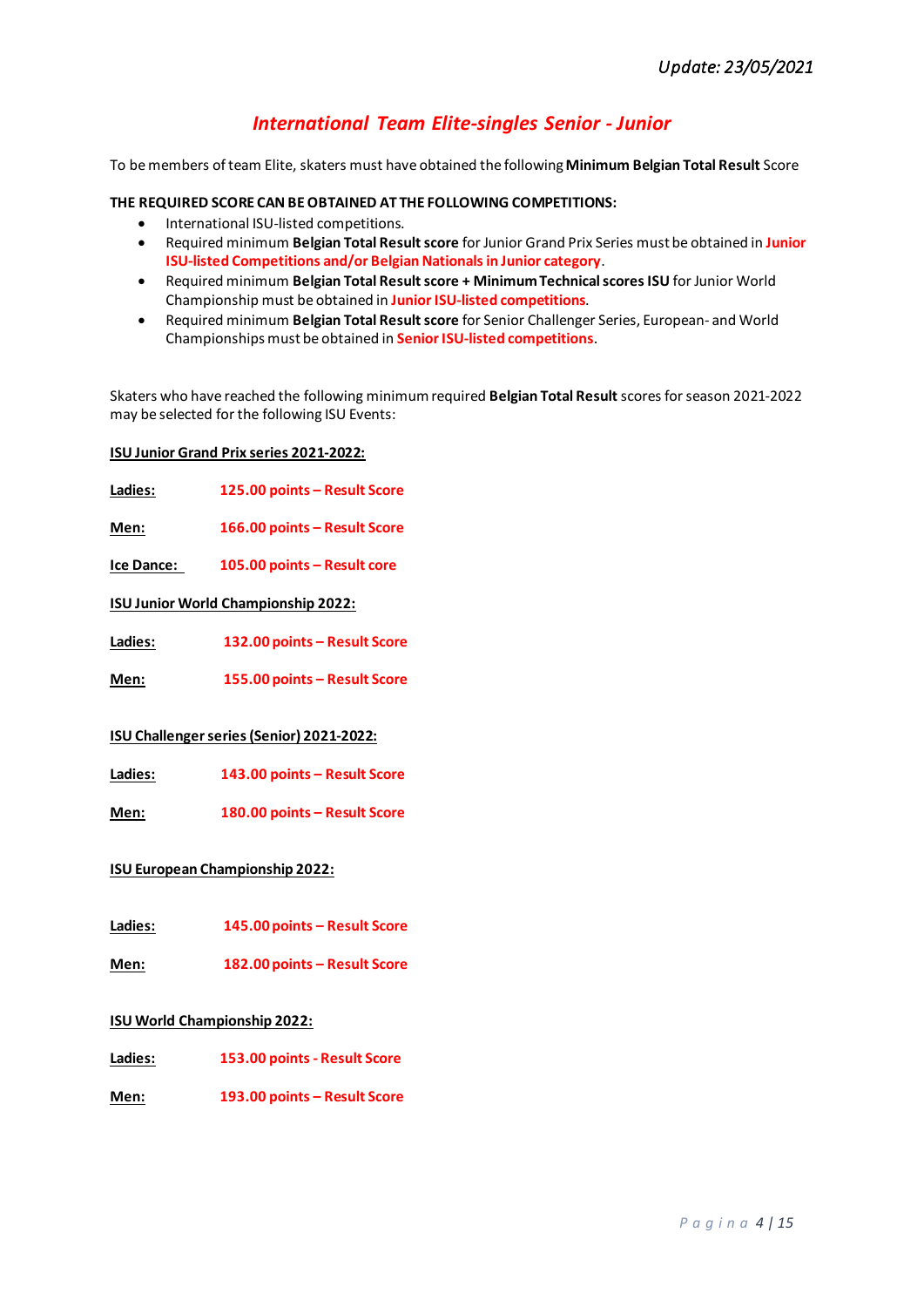### **Remark for JGP singles:**

### **Example 1:**

- When there are **three (3)** or more skaters who still have the age requirement to compete in a Junior Grand Prix and who have reached the required Belgian Scores, a selection will be made by the KBKF/FRBPA.
- This selection will be made according the participated ISU-listed Competitions and/or the Belgian Nationals in **Junior category** of the previous season in which the skaters participated.
- The **two (2)**skaters with the highest average of the Total Result Score (Short + Free Skating) will participate in the JGP's.
- The KBKF/FRBPA will decide which skater is competing in which JGP.

# **Example 2:**

- When there are only **two (2)**skaters who still have the age requirement to compete in a Junior Grand Prix and who have reached the required Belgian Scores in ISU-Listed Competitions and/or the Belgian Nationals, an evaluation will be made by the KBKF/FRBPA based on the same procedure as example 1.
- If one of the skaters has the possibility to reach a place for World Ranking Points in JGP's, this skater will compete in both JGP's.
- If both skaters have the possibility to reach World Ranking Points, both skaters will become each one (1) JGP.
- If the KBKF/FRBPA becomes more than two (2) JGP's from the ISU, the skater with the highest average will compete in two (2) JGP's.
- The KBKF/FRBPA will decide which skater will enter in the JGP's.

# **Remark for ISU Junior World Championships singles:**

- When there are **2** (two) or **more** skaters who have reached the required Belgian Scores and the minimum Technical Scores for ISU for Junior Worlds, an evaluation will be made by the KBKF/FRBPA.
- This evaluation will be made according the participated ISU-listed Competitions in the category Juniors of the season in which the Championship takes place.
- The skater with the highest average of the Total Segment Score of the **short program** will participate on the specific Championship. In case of an equal average, the highest average of TES score in short program will be decisive.
- The closing date to obtain the Total Segment Scores of the short program in ISU-listed Competitions that count towards the average is **twenty-eight (28) days** before the first days (first official practice) of the specific Championship to count the points (TES short) for the average.
- The Total Segment Score of the short program is used for the evaluation since the short program is the qualifying program at Junior World Championship.

### **Remark for ISU Senior Europeans and World Championships single:**

- In case Belgium got only one (1) spot at a Championships, if there are **2** (two) or **more** skaters who have reached the required Belgian Scores for Senior Europeans and Worlds, an evaluation will be made by the KBKF/FRBPA.
- This evaluation will be made by making an average of the required Scores of the short programs in International ISU-listed Competitions in the category Seniors in which the skaters participated of the season in which the Championship takes place.
- The skater with the highest average of the Total Segment Score of the short program will participate at the specific Championship. In case of an equal average, the highest average of TES score in short program will be decisive.
- The closing date to obtain the Total Segment Scores of the short program in ISU-listed Competitions that count towards the average is **twenty-eight (28) days** before the first day (first official practice) at the specific Championship.
- The Total Segment Score of the short program is used for the evaluation since the short program is the qualifying program at European and World Championships.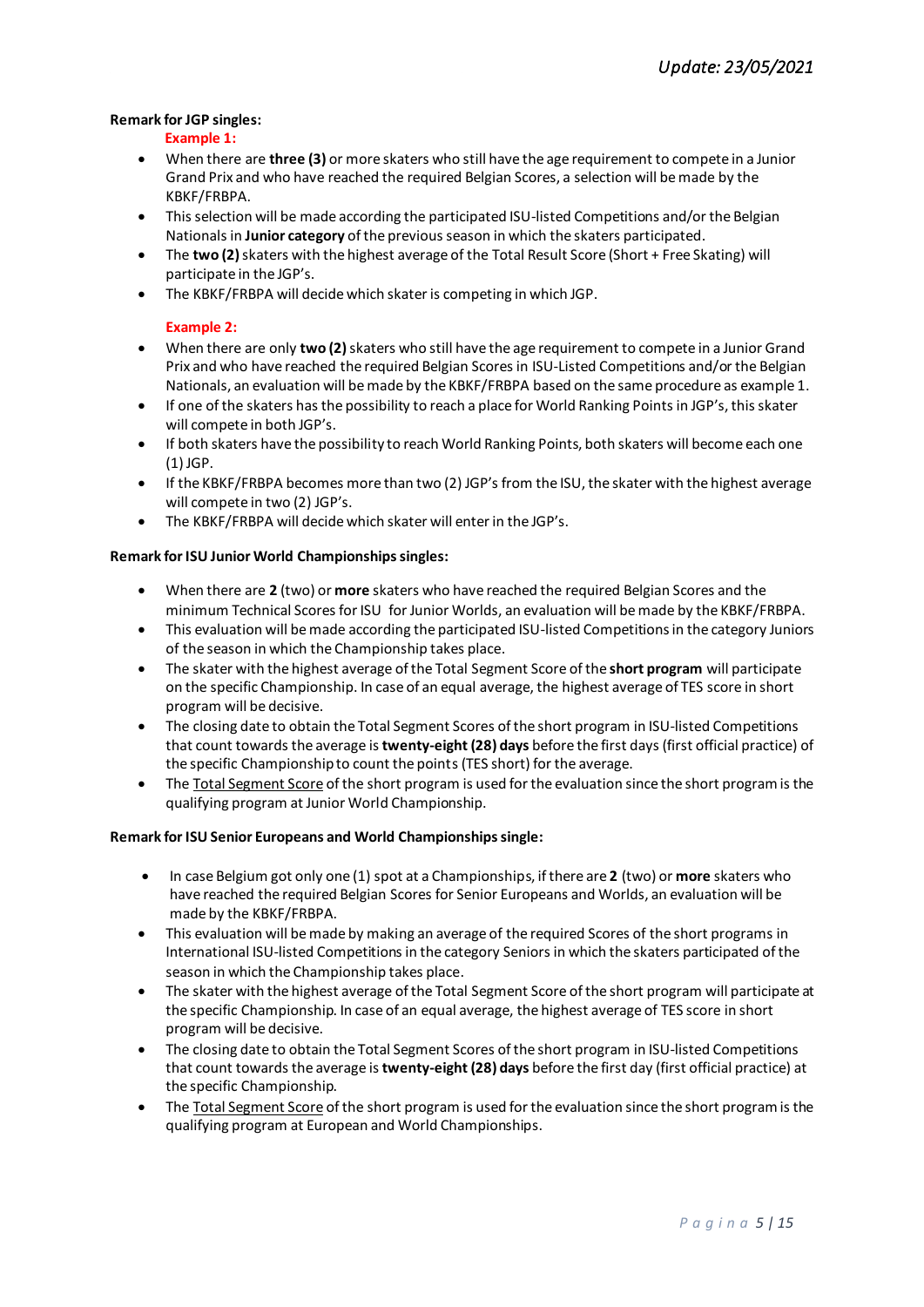# *International Team A- Development singles*

#### **General:**

- These minimum required points can be obtained at Belgian Nationals, ISU listed competitions and international interclub competitions linked on ISU listed competitions.
- The Team A Development starts from category Intermediate Novice under 10 years and goes up to the Junior category under 19 years.
- Skaters has to obtain the Total Result score in the age category once per season.
- In January 2022 a check of the marks will be made, and any adjustment will be published in due time on the Skate Belgium website, first in a communication. These new adjustments start from July 1st, 2022 and will be set for the season 2022-2023.
- Skaters who obtained these requirements can compete in ISU listed competitions even if there are Belgian National- or International Interclub A-competitions on the same dates for the valid period. Only the Belgian Nationals (BK) is obligated to participate.

To be members of Team A - Development the following requirements must be obtained:

#### **INTERMEDIATE NOVICE Girls - >10 Years old: skater has not reached the age of 10 years preceding season 2021-2022**

Minimum required total result points: **38.00** points

| 2Lz + jump combo of two double jumps                              |
|-------------------------------------------------------------------|
| Only fully rotated jumps are taken in to account                  |
| Total level of all spins and steps = 5                            |
| sign "V" is accepted only in the CCoSp - CoSp or in a flying spin |
|                                                                   |
|                                                                   |

**INTERMEDIATE NOVICE Boys - >10 Years old: skater has not reached the age of 10 years preceding season 2021-2022**

| Minimum required total result points: | 40.00 points                                                      |
|---------------------------------------|-------------------------------------------------------------------|
| Technical content elements:           |                                                                   |
| Jumps:                                | 2Lz + jump combo of two double jumps                              |
| Quality:                              | Only fully rotated jumps are taken in to account                  |
| Spins & Step sequence:                | Total level of all spins and steps = 5                            |
| Quality:                              | sign "V" is accepted only in the CCoSp - CoSp or in a flying spin |
| <b>Program Components:</b>            | Average: 3,50                                                     |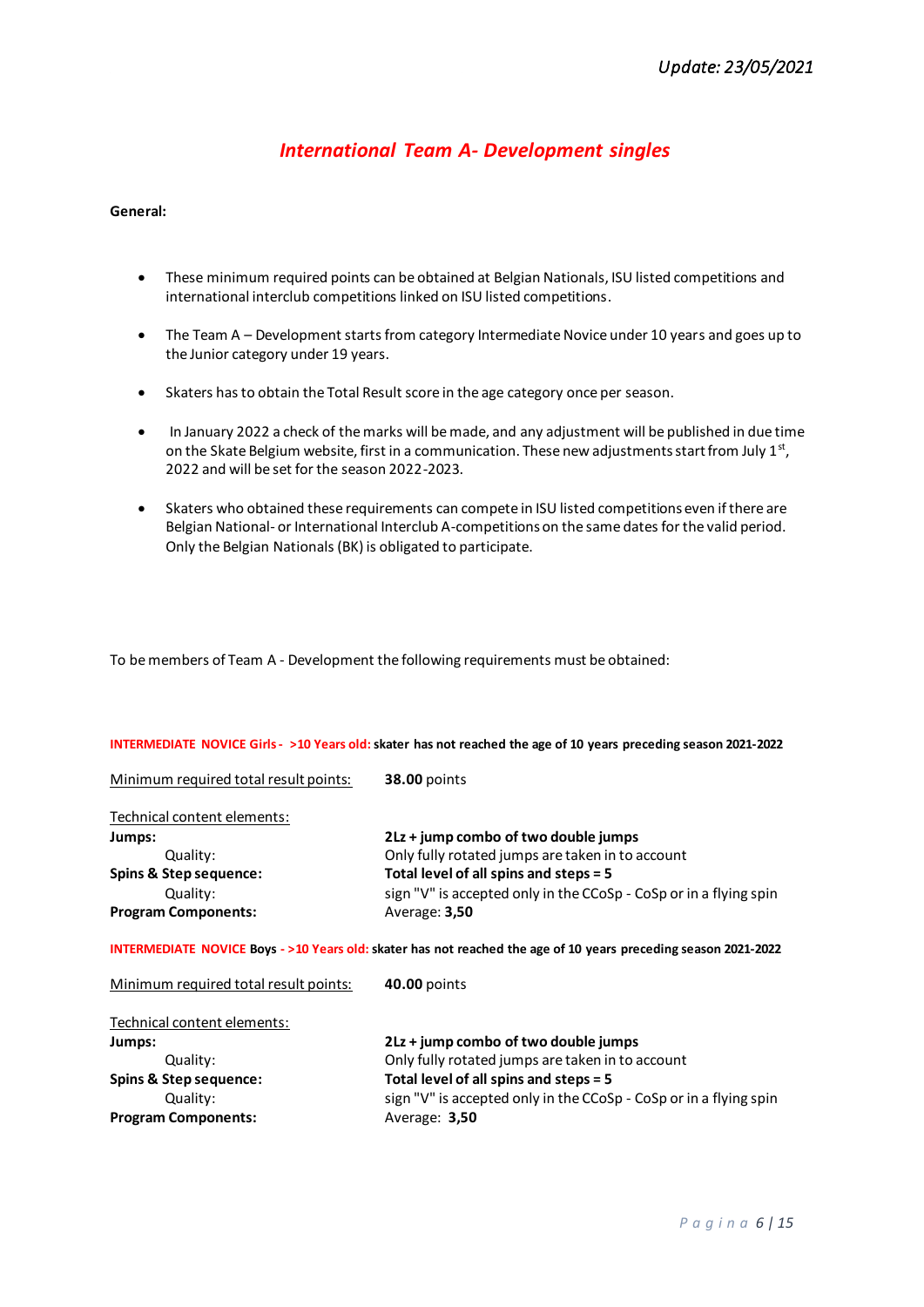#### **ADVANCED NOVICE Girls - >12 Years old: skater has not reached the age of 12 years preceding season 2021-2022**

| Minimum required total result points:                                                                                                                     | <b>75.00 points</b>                                                                                                                                                                                      |  |
|-----------------------------------------------------------------------------------------------------------------------------------------------------------|----------------------------------------------------------------------------------------------------------------------------------------------------------------------------------------------------------|--|
| Technical content elements:<br><b>Short Program:</b><br>Jumps:<br>Quality:<br><b>Spins &amp; Step sequence:</b><br>Quality:<br><b>Program Components:</b> | 2Lz or 2F executed as solo and in a combination<br>Only fully rotated jumps are taken in to account<br>Total level of all spins and steps = 7<br>sign "V" is not accepted in the spins<br>Average: 3,75  |  |
| <b>Free Skating:</b><br>Jumps:<br>Quality:<br><b>Spins &amp; Step sequence:</b><br>Quality:<br><b>Program Components:</b>                                 | 2Lz or 2A, jump combo of three double jumps<br>Only fully rotated jumps are taken in to account<br>Total level of all spins and steps = 7<br>sign "V" is not accepted in the spins<br>Average: 3,75      |  |
| ADVANCED NOVICE Boys - >12 Years old: skater has not reached the age of 12 years preceding season 2021-2022                                               |                                                                                                                                                                                                          |  |
| Minimum required total result points:<br>Technical content elements:<br><b>Short Program:</b><br>Jumps:<br>Quality:                                       | 85.00 points<br>2A or One triple as solo jump or in combination<br>Only fully rotated jumps are taken in to account                                                                                      |  |
| <b>Spins &amp; Step sequence:</b><br>Quality:<br><b>Program Components:</b>                                                                               | Total level of all spins and steps = 7<br>sign "V" is not accepted in the spins<br>Average: 4,25                                                                                                         |  |
| <b>Free Skating:</b><br>Jumps:<br>Quality:<br>Spins & Step sequence:<br>Quality:<br><b>Program Components:</b>                                            | 2A, One triple jump, Jumpcombo of 3 double jumps<br>Only fully rotated jumps are taken in to account<br>Total level of all spins and steps = 7<br>sign "V" is not accepted in the spins<br>Average: 4,25 |  |

# **ADVANCED NOVICE Girls - >14 Years old:skater has not reached the age of 14 years preceding season 2021-2022**

| Minimum required total result points: | 85.00 points                                     |
|---------------------------------------|--------------------------------------------------|
| Technical content elements:           |                                                  |
| <b>Short Program:</b>                 |                                                  |
| Jumps:                                | 2A or one triple jump                            |
| Quality:                              | Only fully rotated jumps are taken in to account |
| <b>Spins &amp; Step sequence:</b>     | Total level of all spins and steps = 8           |
| Quality:                              | sign "V" is not accepted in the spins            |
| <b>Program Components:</b>            | Average: 4,00                                    |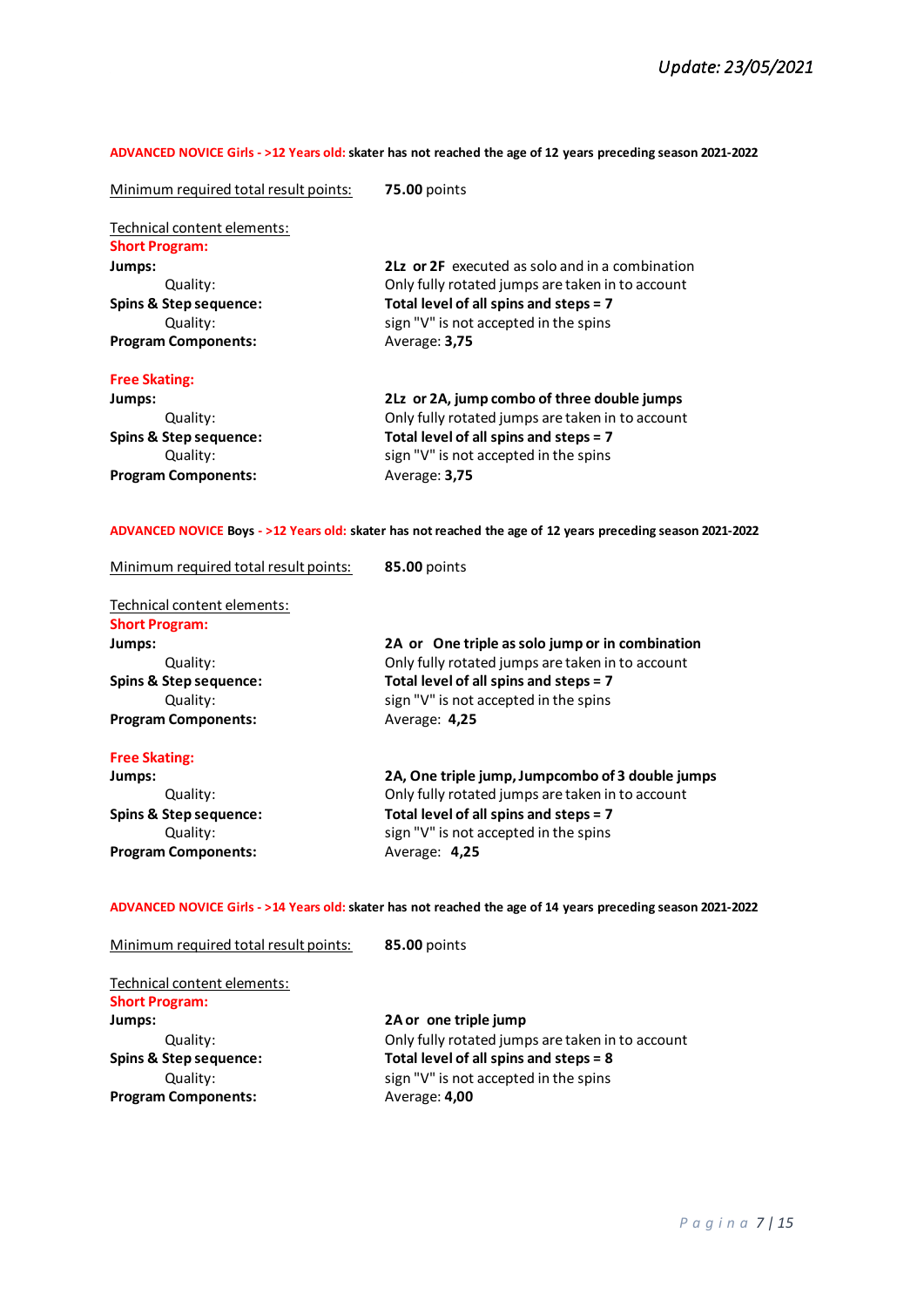| <b>Free Skating:</b><br>Jumps:                       | 2A or one Triple jump, jump combo of three double jumps                                                     |
|------------------------------------------------------|-------------------------------------------------------------------------------------------------------------|
| Quality:                                             | Only fully rotated jumps are taken in to account                                                            |
| Spins & Step sequence:                               | Total level of all spins and steps = 8                                                                      |
| Quality:                                             | sign "V" is not accepted in the spins                                                                       |
| <b>Program Components:</b>                           | Average: 4,00                                                                                               |
|                                                      | ADVANCED NOVICE Boys - >14 Years old: skater has not reached the age of 14 years preceding season 2021-2022 |
| Minimum required total result points:                | 105.00 points                                                                                               |
| Technical content elements:<br><b>Short Program:</b> |                                                                                                             |
| Jumps:                                               | 2A and one Triple jump as solo jump or in combination                                                       |
| Quality:                                             | Only fully rotated jumps are taken in to account                                                            |
| Spins & Step sequence:                               | Total level of all spins and steps = 8                                                                      |
| Quality:                                             | sign "V" is not accepted in the spins                                                                       |
| <b>Program Components:</b><br><b>Free Skating:</b>   | Average: 5,00                                                                                               |
| Jumps:                                               | 2A, two Triple jumps, one triple + double jump combination                                                  |
| Quality:                                             | Only fully rotated jumps are taken in to account                                                            |
| Spins & Step sequence:                               | Total level of all spins and steps = 8                                                                      |
| Quality:                                             | sign "V" is not accepted in the spins                                                                       |
| <b>Program Components:</b>                           | Average: 5,00                                                                                               |
|                                                      | JUNIOR Ladies - >15 Years old: skater has not reached the age of 15 years preceding season 2021-2022        |
| Minimum required total result points:                | 130.00 points                                                                                               |
| Technical content elements:<br><b>Short Program:</b> |                                                                                                             |
| Jumps:                                               | 2A, Triple jump in combination with a double jump or                                                        |
|                                                      | Triple solo jump                                                                                            |
| Quality:                                             | Only fully rotated jumps are taken in to account                                                            |
| Spins & Step sequence:                               | Total level of all spins and steps = 14                                                                     |
| Quality:                                             | sign "V" is not accepted in the spins                                                                       |
| <b>Program Components:</b>                           | Average: 5,50                                                                                               |
| <b>Free Skating:</b>                                 |                                                                                                             |
| Jumps:                                               | 2A, two different Triple jumps                                                                              |
| Quality:                                             | Only fully rotated jumps are taken in to account                                                            |
| <b>Spins &amp; Step sequence:</b>                    | Total level of all spins and steps = 14                                                                     |
| Quality:                                             | sign "V" is not accepted in the spins                                                                       |
| <b>Program Components:</b>                           | Average: 5,50                                                                                               |
|                                                      | JUNIOR Men - >15 Years old: skater has not reached the age of 15 years preceding season 2021-2022           |
| Minimum required total result points:                | 155.00 points                                                                                               |
| Technical content elements:<br><b>Short Program:</b> |                                                                                                             |
| Jumps:                                               | 2A, Triple jump in combination with a double jump,                                                          |
|                                                      | Triple solo jump                                                                                            |
| Quality:                                             | Only fully rotated jumps are taken in to account                                                            |
| Spins & Step sequence:                               | Total level of all spins and steps = 14                                                                     |
| Quality:                                             | sign "V" is not accepted in the spins                                                                       |
| <b>Program Components:</b>                           | Average: 5,75                                                                                               |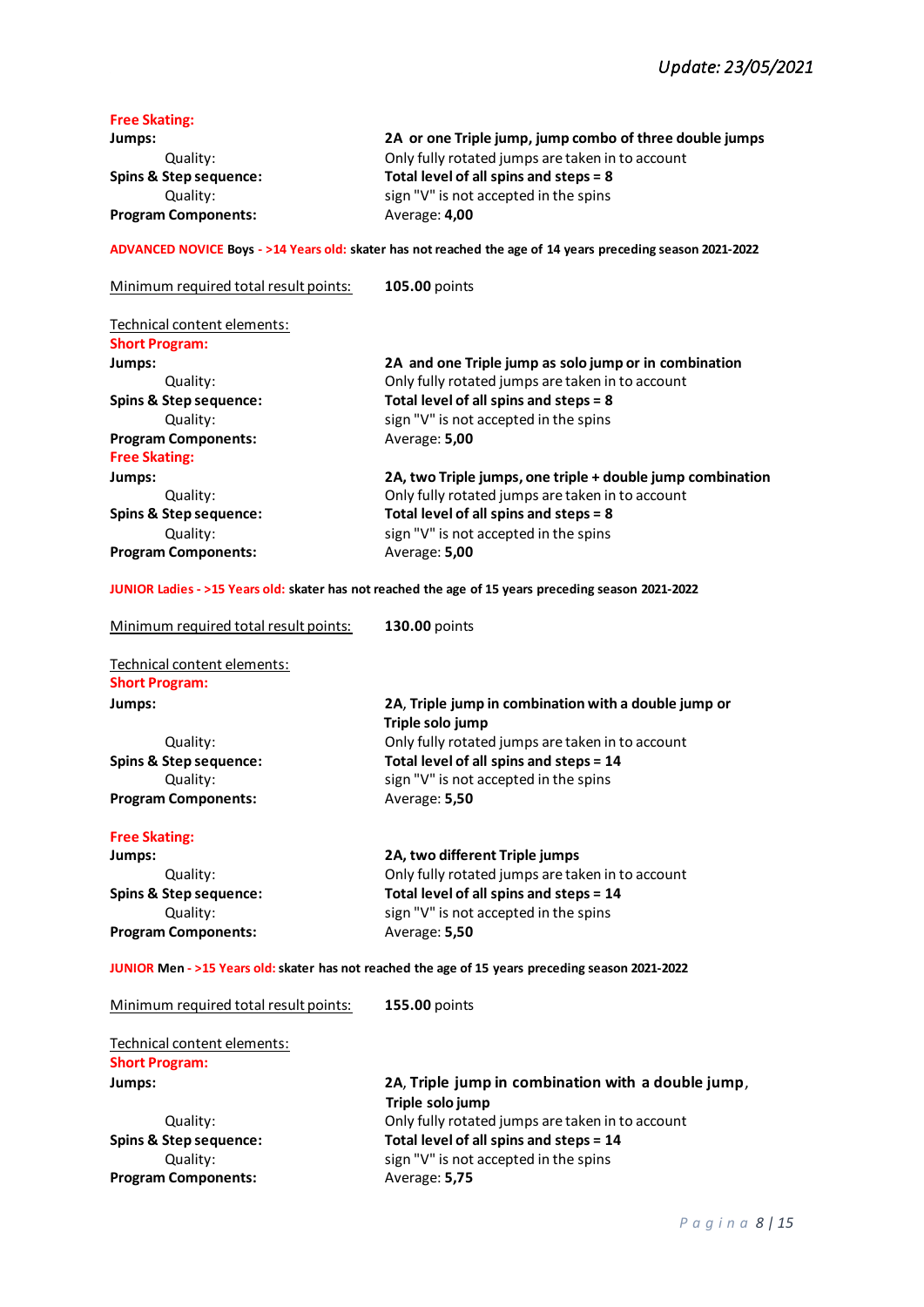# **Free Skating:**

| Jumps:                     | 2A, three different Triple jumps, one Triple + double jump combo |
|----------------------------|------------------------------------------------------------------|
| Quality:                   | Only fully rotated jumps are taken in to account                 |
| Spins & Step sequence:     | Total level of all spins and steps = 14                          |
| Quality:                   | sign "V" is not accepted in the spins                            |
| <b>Program Components:</b> | Average: 5,75                                                    |

### **JUNIOR Ladies - >17 Years old: skater has not reached the age of 17 years preceding season 2021-2022**

| Minimum required total result points: | 140.00 points                                                                      |
|---------------------------------------|------------------------------------------------------------------------------------|
| Technical content elements:           |                                                                                    |
| <b>Short Program:</b>                 |                                                                                    |
| Jumps:                                | 2A, Triple jump in combination with a double jump,<br>Triple solo jump             |
| Quality:                              | Only fully rotated jumps are taken in to account                                   |
| Spins & Step sequence:                | Total level of all spins and steps = 14                                            |
| Quality:                              | sign "V" is not accepted in the spins                                              |
| <b>Program Components:</b>            | Average: 5,75                                                                      |
| <b>Free Skating:</b>                  |                                                                                    |
| Jumps:                                | 2A, three different Triple jumps, Triple jump in combination<br>with a double jump |
| Quality:                              | Only fully rotated jumps are taken in to account                                   |
| Spins & Step sequence:                | Total level of all spins and steps = 14                                            |
| Quality:                              | sign "V" is not accepted in the spins                                              |
| <b>Program Components:</b>            | Average: 5,75                                                                      |

# **JUNIOR Men - >17 Years old:skater has not reached the age of 17 years preceding season 2021-2022**

| Minimum required total result points: | <b>170.00 points</b>                                                               |
|---------------------------------------|------------------------------------------------------------------------------------|
| Technical content elements:           |                                                                                    |
| <b>Short Program:</b>                 |                                                                                    |
| Jumps:                                | 2A, Triple jump in combination with a Triple jump,<br>Triple solo jump             |
| Quality:                              | Only fully rotated jumps are taken in to account                                   |
| <b>Spins &amp; Step sequence:</b>     | Total level of all spins and steps = 14                                            |
| Quality:                              | sign "V" is not accepted in the spins                                              |
| <b>Program Components:</b>            | Average: 6,00                                                                      |
| <b>Free Skating:</b>                  |                                                                                    |
| Jumps:                                | 2A, three different Triple jumps, Triple jump in combination<br>with a Triple jump |
| Quality:                              | Only fully rotated jumps are taken in to account                                   |
| Spins & Step sequence:                | Total level of all spins and steps = 14                                            |
| Quality:                              | sign "V" is not accepted in the spins                                              |
| <b>Program Components:</b>            | Average: 6,00                                                                      |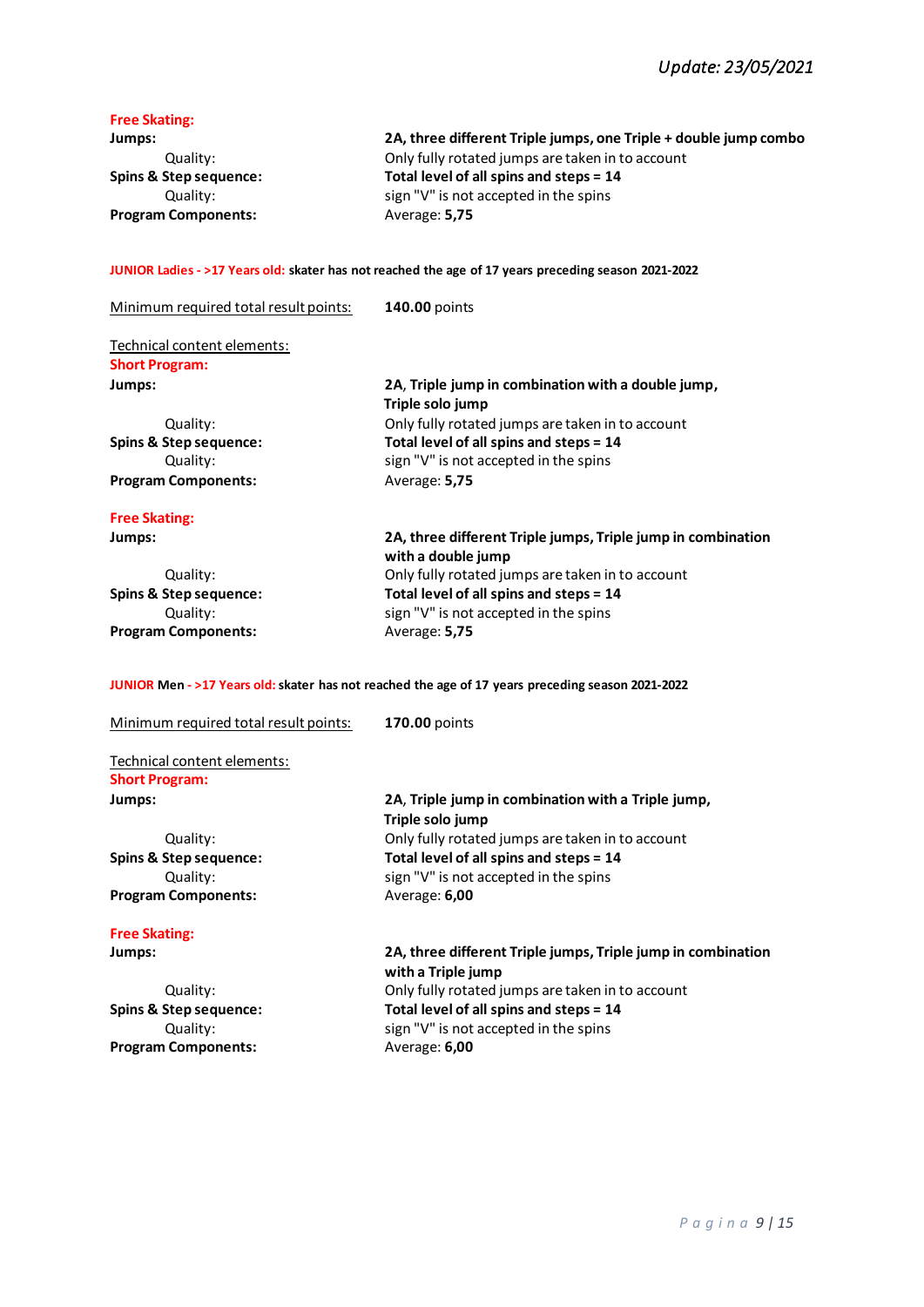**JUNIOR Ladies - <17 - >19 Years old: skater has reached the age of 17 years but not reached the ag of 19 preceding preceding season 2021-2022**

| Minimum required total result points:                                                                                                          | 145.00 points                                                                               |  |
|------------------------------------------------------------------------------------------------------------------------------------------------|---------------------------------------------------------------------------------------------|--|
| Technical content elements:                                                                                                                    |                                                                                             |  |
| <b>Short Program:</b>                                                                                                                          |                                                                                             |  |
| Jumps:                                                                                                                                         | 2A, Triple jump in combination with a double jump,                                          |  |
|                                                                                                                                                | Triple solo jump                                                                            |  |
| Quality:                                                                                                                                       | Only fully rotated jumps are taken in to account                                            |  |
| Spins & Step sequence:                                                                                                                         | Total level of all spins and steps = 14                                                     |  |
| Quality:                                                                                                                                       | sign "V" is not accepted in the spins                                                       |  |
| <b>Program Components:</b>                                                                                                                     | Average: 6,00                                                                               |  |
| <b>Free Skating:</b>                                                                                                                           |                                                                                             |  |
| Jumps:                                                                                                                                         | 2A, three different Triple jumps, Triple jump in combination                                |  |
|                                                                                                                                                | with a double jump                                                                          |  |
| Quality:                                                                                                                                       | Only fully rotated jumps are taken in to account                                            |  |
| Spins & Step sequence:                                                                                                                         | Total level of all spins and steps = 14                                                     |  |
| Quality:                                                                                                                                       | sign "V" is not accepted in the spins                                                       |  |
| <b>Program Components:</b>                                                                                                                     | Average: 6,00                                                                               |  |
| JUNIOR Men - <17 - <19 Years old: skater has reached the age of 17 years but not reached the age of 19 preceding<br>preceding season 2021-2022 |                                                                                             |  |
|                                                                                                                                                |                                                                                             |  |
| Minimum required total result points:                                                                                                          | 175.00 points                                                                               |  |
|                                                                                                                                                |                                                                                             |  |
| Technical content elements:<br><b>Short Program:</b>                                                                                           |                                                                                             |  |
| Jumps:                                                                                                                                         | 2A, Triple jump in combination with a Triple jump,                                          |  |
|                                                                                                                                                | Triple solo jump                                                                            |  |
| Quality:                                                                                                                                       |                                                                                             |  |
| <b>Spins &amp; Step sequence:</b>                                                                                                              | Only fully rotated jumps are taken in to account<br>Total level of all spins and steps = 14 |  |
| Quality:                                                                                                                                       | sign "V" is not accepted in the spins                                                       |  |
| <b>Program Components:</b>                                                                                                                     | Average: 6,00                                                                               |  |
| <b>Free Skating:</b>                                                                                                                           |                                                                                             |  |
| Jumps:                                                                                                                                         | 2A, three different Triple jumps, Triple jump in combination                                |  |
|                                                                                                                                                | with a Triple jump                                                                          |  |
| Quality:                                                                                                                                       | Only fully rotated jumps are taken in to account                                            |  |
| <b>Spins &amp; Step sequence:</b>                                                                                                              | Total level of all spins and steps = 14                                                     |  |
| Quality:<br><b>Program Components:</b>                                                                                                         | sign "V" is not accepted in the spins<br>Average: 6,00                                      |  |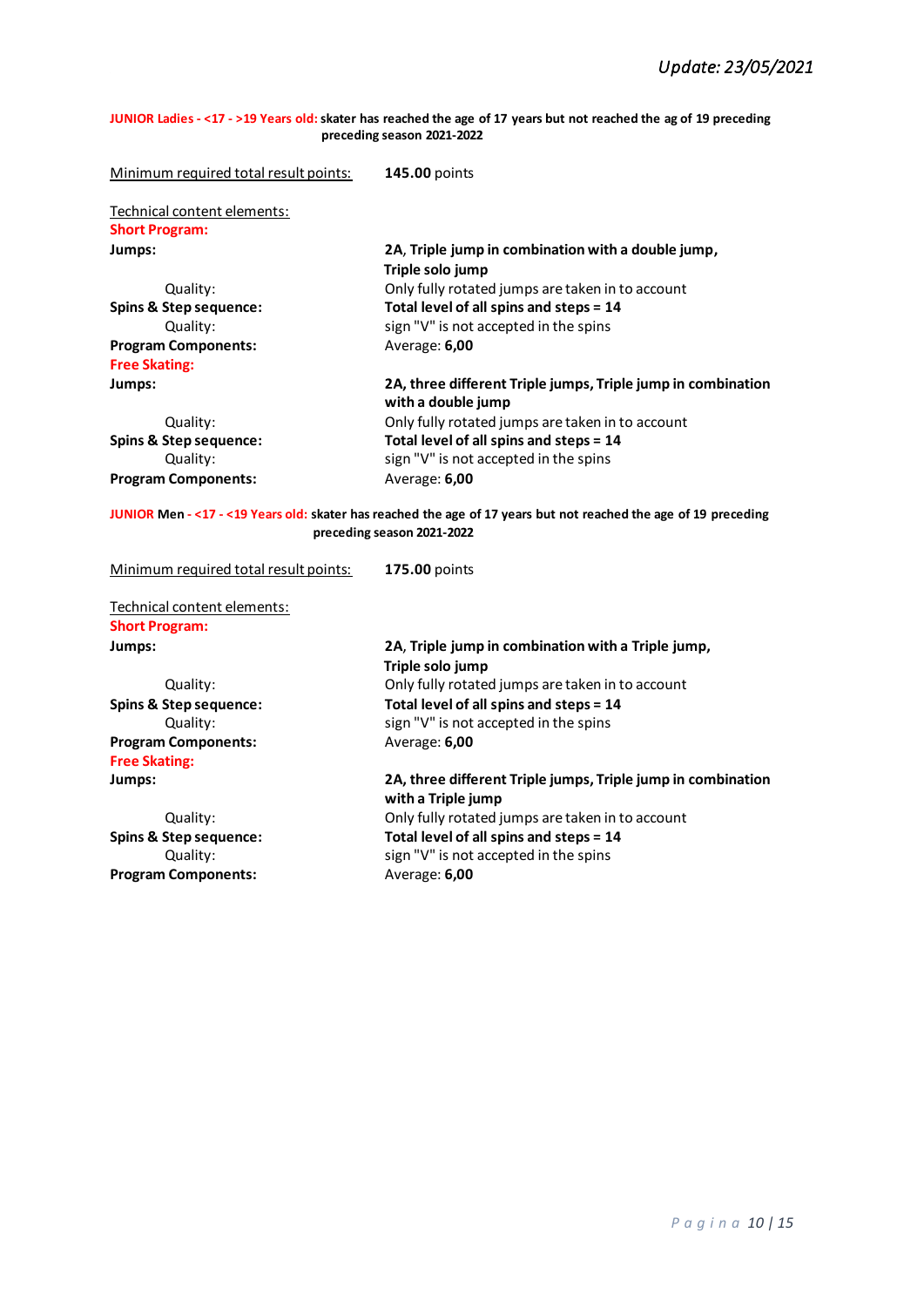# *International Team B-singles*

To be members of team B, skaters must have obtained the **Minimum Belgian Total Result Scores**

# **THESE REQUIRED SCORES CAN BE OBTAINED AT THE FOLLOWING COMPETITIONS:**

- National A-competitions& Belgian International Interclub A-competitions
- Foreign International Interclub competitionsselected by the Federations KBKF/FRBPA
- ISU-listed competitions

### **Explanation about the category classification for Team B:**

- There are no **Chicks and Cubs**in Team B.
- **National Advanced Novice skaters younger than 13 years:**
	- o Skaters who reach the required points for Basic Novice will be selected in Team B as Basic Novice International and will participate in Basic Novice.
	- o Skaters who reach the required points for Intermediate Novice will be selected in Team B as Intermediate Novice International and will participate in Intermediate Novice. These selected Intermediate Novice skaters **cannot** compete in **Basic Novice international** In ISU-listed Competitions, even if there is no Intermediate category.
	- o Skaters who reach the required points for Advanced Novice will be selected in Team B as Advanced Novice International and will participate in Advanced Novice category.
- **National Advanced Novice Skaters older than 12 years:**
	- o Skaters who reach the required points for Advanced Novice will be selected in Team B as Advanced Novice International.
	- o If they haven't reached the required points for Team B in Advanced Novice, these skaters **cannot** compete anymore in **Intermediate Novice international** in ISU-listed Competitions.
- **National Junior skaters age wise** who reach the required points for Junior will be selected for Junior International.
- **National Senior skaters age wise** who reach the required points for Senior will be selected in Team B as Senior International.
- Once a skater is selected for a certain category in Team B, the skater cannot compete any more in a lower category of the Team, except Junior skaters age wise who also obtained the Senior required points. These junior skaters can compete in both Junior and Senior categories.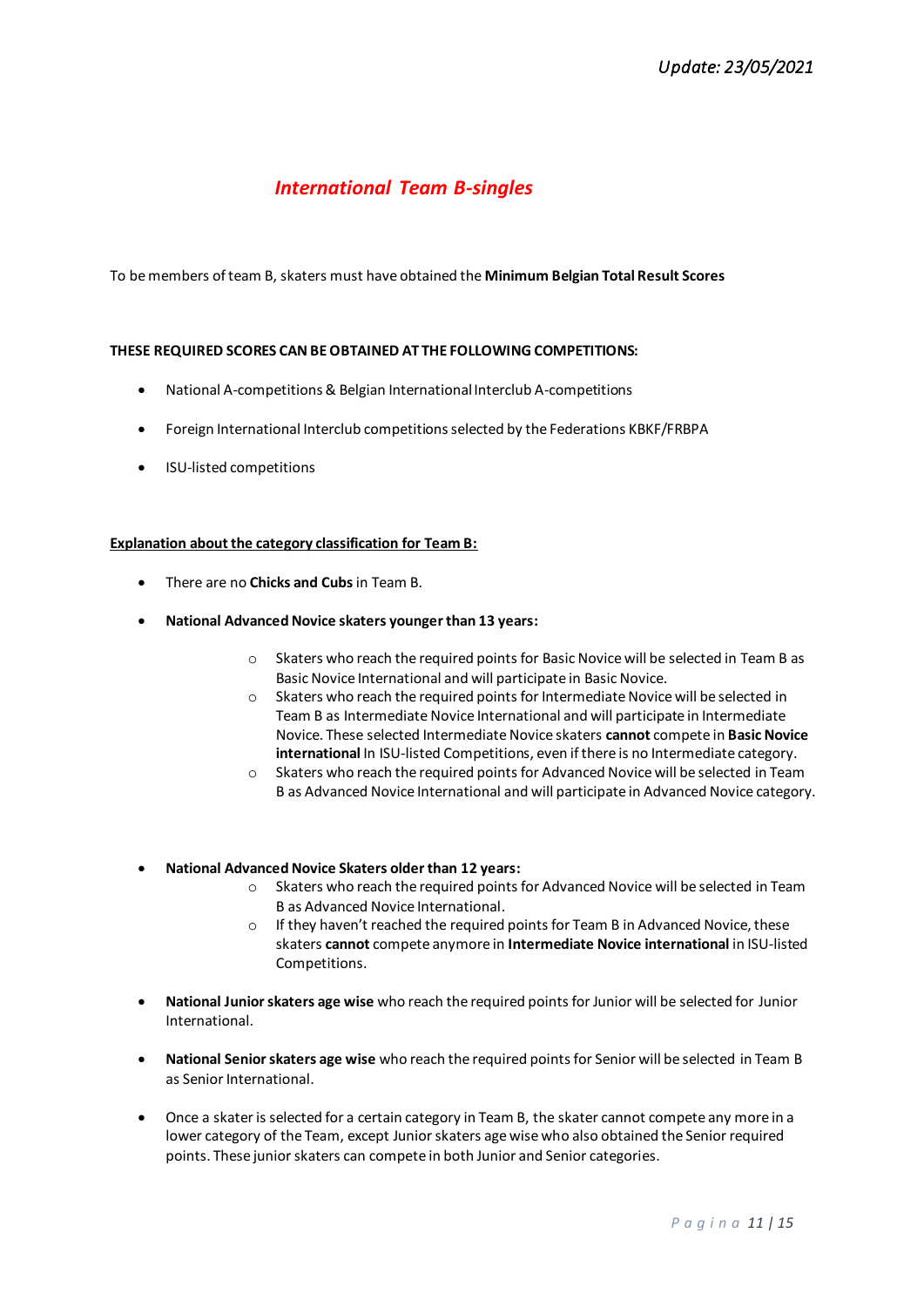The Scores to obtain for International ISU-listed competitions are as follows:

| <b>Basic Novice Girls</b>        | <b>32.00</b> points - Total Result without bonus points |
|----------------------------------|---------------------------------------------------------|
| <b>Basic Novice Boys</b>         | <b>33.00</b> points - Total Result without bonus points |
| <b>Intermediate Novice Girls</b> | <b>34.00</b> points - Total Result without bonus points |
| <b>Intermediate Novice boys</b>  | <b>39.00</b> points - Total Result without bonus points |
| <b>Advanced Novice Girls</b>     | <b>76.00 points - Total Result</b>                      |
| <b>Advanced Novice Boys</b>      | 90.00 points - Total Result                             |
| <b>Junior Ladies</b>             | 111.00 points - Total Result                            |
| <b>Junior Men</b>                | 135.00 points - Total Result                            |
| <b>Senior Ladies</b>             | 139.00 points - Total Result                            |
| Senior Men                       | 185.00 points - Total Result                            |

Skaters participating in higher categories at National- and International Interclub A-competitions need to obtain the following required scores for international ISU-listed competitions:

| <b>Intermediate Novice -&gt; Basic Novice Girls</b>    | <b>33.00</b> points - Total Result without bonus points |
|--------------------------------------------------------|---------------------------------------------------------|
| <b>Intermediate Novice -&gt; Basic Novice Boys</b>     | 34.00 points - Total Result without bonus points        |
| <b>Advanced Novice -&gt; Basic Novice Girls</b>        | 41.00 points - Total Result Free without bonus points   |
| <b>Advanced Novice -&gt; Basic Novice Boys</b>         | 47.00 points - Total Result Free without bonus points   |
| <b>Advanced Novice -&gt; Intermediate Novice Girls</b> | 46.00 points - Total Result Free without bonus points   |
| <b>Advanced Novice -&gt; Intermediate Novice Boys</b>  | 50.00 points - Total Result Free without bonus points   |
| <b>Junior -&gt; Advanced Novice Ladies</b>             | 93.00 points - Total result                             |
| <b>Junior -&gt; Advanced Novice Men</b>                | 98.00 points - Total result                             |
| <b>Senior -&gt; Junior Ladies</b>                      | 114.00 points - Total result                            |
| <b>Senior -&gt; Junior Men</b>                         | 138.00 points - Total result                            |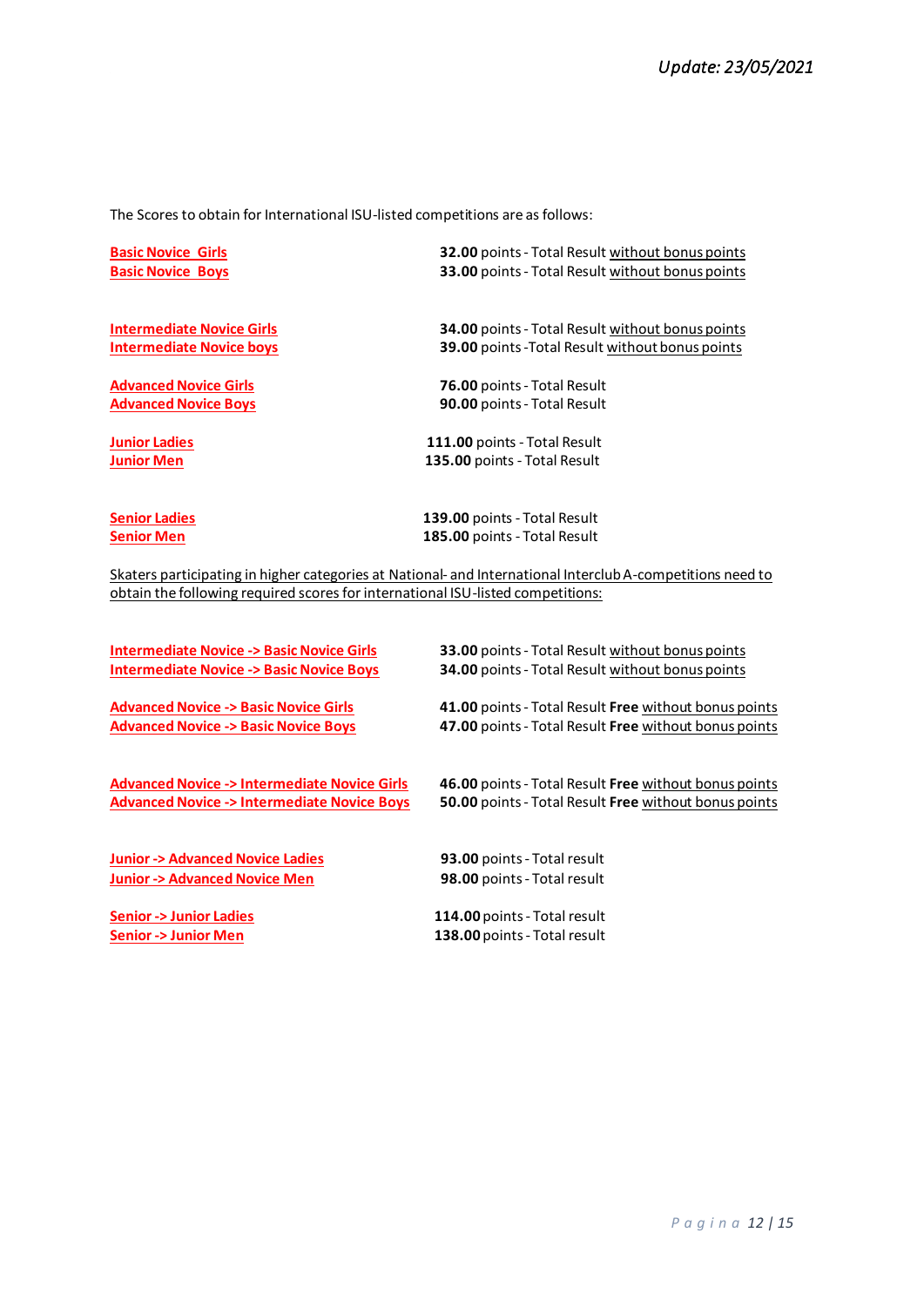# *Synchronized skating*

# *International Team Elite-synchronized skating*

To be a member of this team, synchro teams must have obtained a Minimum Total Score in an **ISU-listed Competition in the ISU recognized categories Junior A for Junior and Senior A for Senior**.

Synchro Teams can be selected for ISU events. These events are Junior Worlds Synchronized Skating and World Championships.

### **ISU Synchronized Skating Junior World Challenge Cup 2020:**

Minimum **Total** Score **80.00** points

# **ISU World Synchronized Skating Championships 2020:**

Minimum **Total** Score **100.00** points

The Minimum Total Score must be obtained in an ISU-listed competition during the ongoing or immediately preceding season.

#### **Special remarksfor ISU Junior World synchronized skating and, ISU World Championships synchro:**

- When there are 2 (two) Teams who have reached the Minimum Total Score for Junior Worlds or World Synchronized Skating Championships**in the previous season**, an evaluation will be made by the KBKF/FRBPA.
- In this case, the evaluation can only be made by comparing three (3) ISU-listed Competitions in which all the teams are competing in **the season in which the Championship (Junior World, or Worlds) takes place**.
- The KBKF/FRBPA will make the selection of **these three (3) ISU-listed Competitions**. If necessary, this selection will be announced at the end of June before the start of a new season at the selected Teams.
- The selection will be based on a point system.  **The point system will work as follows:** The Team which achieved the best result at the ISU-listed competition gets three (3) points. The Team which achieved the second-best result at the ISU- listed competition gets two (2) points. The Team which achieved the third best result at the ISU-listed competition gets one (1) point.
- The Team with the **best total points results** after the three (3) selected ISU-listed competitions will be selected for the respective ISU event.
- In case a Team of the BNT Team A Synchro **cannot** participate all three (3)selected ISU-listed competitions (for some reasons), this team is automatically not included in the selection for the respective ISU event.